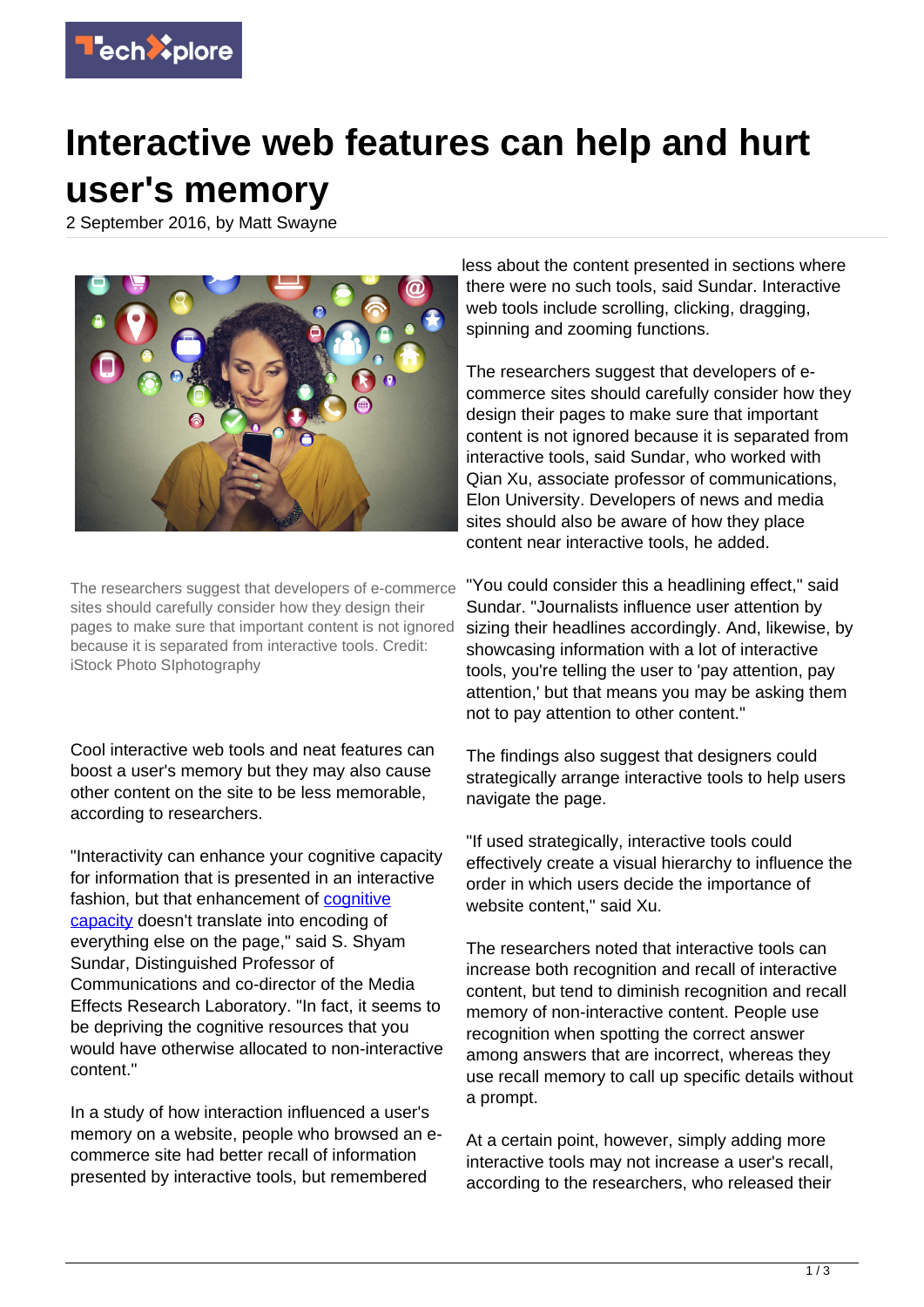

findings in the current issue of Computers in Human Behavior.

"This finding indicates that a moderate level of interactivity would be sufficient to expand individuals' perceptual bandwidth to process content with interactive features," said Sundar. "Simply increasing the number of interactive features would hurt memory for non-interactive content without leading to better processing of interactive [content.](https://techxplore.com/tags/content/)"

The researchers also found that people tended to spend more time on the interactive parts of the page, but this comes at a cost.

"When we looked at the total time spent on the page, we discovered that people spent more time on the site when there were fewer interactive tools," said Xu. "This further implies that overly interactive tools may consume too many mental resources and even deprive users' interest in exploring the rest of the page. Site and app designers need to be really careful about how much emphasis to put on interactive features."

The researchers recruited 186 participants to browse a product website as if they were using the site to purchase a camera as a birthday gift. The participants were assigned to one of three different websites that contained a varying number of interactive tools to correspond to high, medium and low levels of interactivity.

Subjects on the low interactivity site could only view a front and rear picture of the camera. Medium interactivity website users could click the photo for more pictures of the camera. Participants who were assigned the high interactivity site could click the image, spin it 360 degrees and zoom in to better see the camera.

To measure recognition memory, the researchers asked the subjects to take a test with 14 multiplechoice questions. They assessed recall by asking users to list any product specifications they remembered seeing on the page.

Provided by Pennsylvania State University